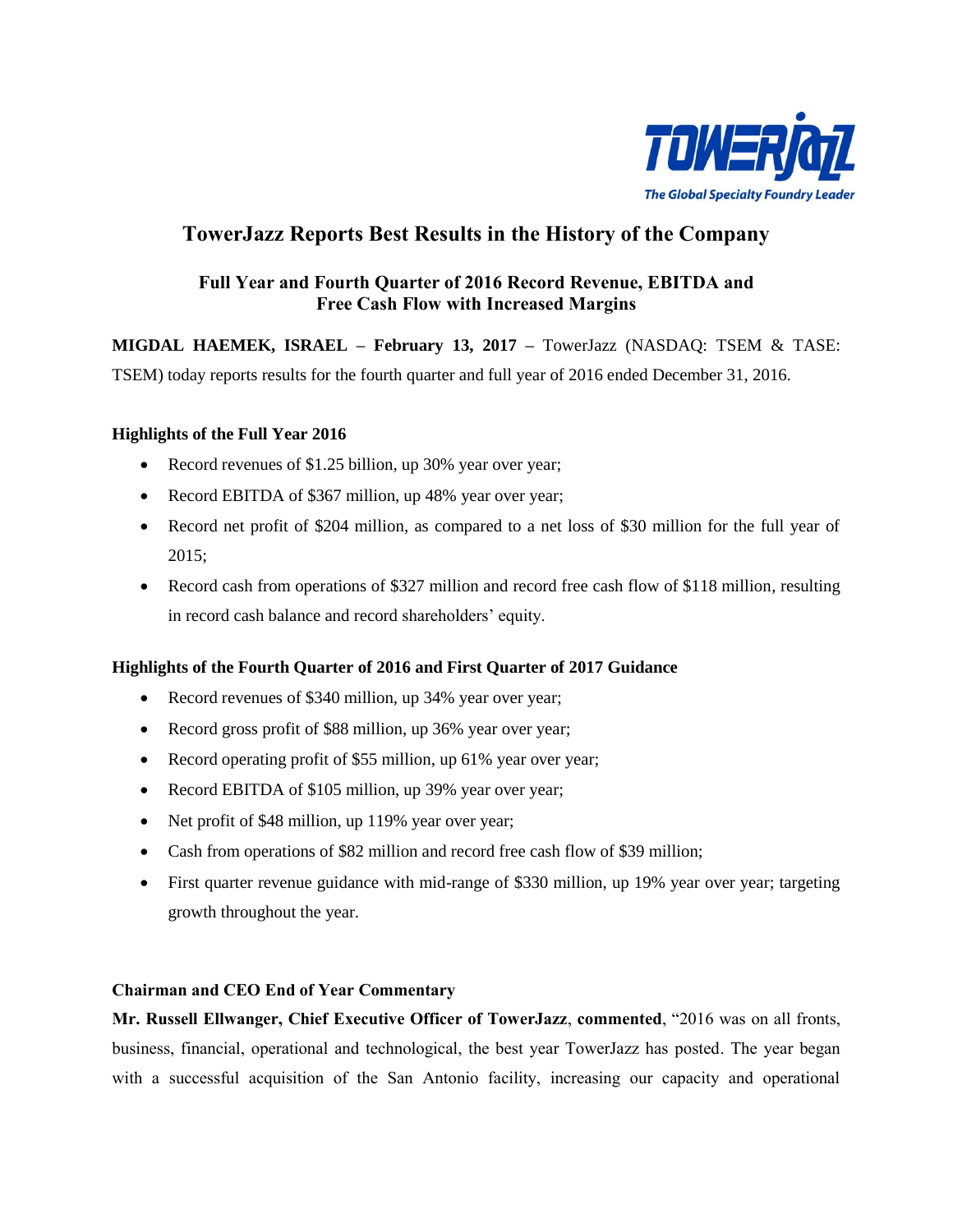flexibility, and ended achieving our stated target in the fourth quarter of \$100 million annualized third party revenue at TPSCo."

**Continued Mr. Ellwanger,** "Entering 2017, we focus on utilizing the capacity of the acquired Panasonic and Maxim fabs to meet the increasing customers' demand within our strong advanced analog offerings. Present customer forecast indicates growth throughout the year with each quarter being significantly higher year over year. We are excited with our business and financial position that allows us to capitalize upon new initiatives to continue value creation."

**Mr. Amir Elstein, Chairman of the TowerJazz Board of Directors, summarized:** "2016, as a record year, is a strong validation of the business models and the executions behind becoming the worldwide leading specialty analog foundry. The board and I wholeheartedly congratulate all the dedicated employees of TowerJazz, the management and Russell, for all their efforts, activities and accomplishments of multiple years resulting in this record year we have just completed. We very much look forward to another significant year with great achievements."

#### **Fourth Quarter Results Overview**

Revenues for the 2016 fourth quarter were a record \$340 million reflecting 34% growth as compared to the fourth quarter of 2015. Revenues were 4% higher than those of the previous quarter.

Gross profit for the fourth quarter of 2016 was \$88 million, representing an increase of 36% as compared with \$65 million in the fourth quarter of 2015, and an increase of 8% as compared with \$81 million gross profit in the immediately preceding quarter.

Operating profit was \$55 million for the fourth quarter of 2016, as compared with \$34 million reported in the fourth quarter of 2015 and \$49 million operating profit in the immediately preceding quarter.

Net profit for the fourth quarter of 2016 was \$48 million, or \$0.53 basic earnings per share, demonstrating increased sustainable GAAP net profit, as compared with \$22 million or \$0.28 basic earnings per share in the fourth quarter of 2015. Net profit for the third quarter of 2016 of \$51 million, or \$0.58 basic earnings per share, and included a non-recurring \$6 million of income tax benefit related to finalization of the closure of the Japanese subsidiary that held the fab in Nishiwaki, Japan, which ceased operations in 2014.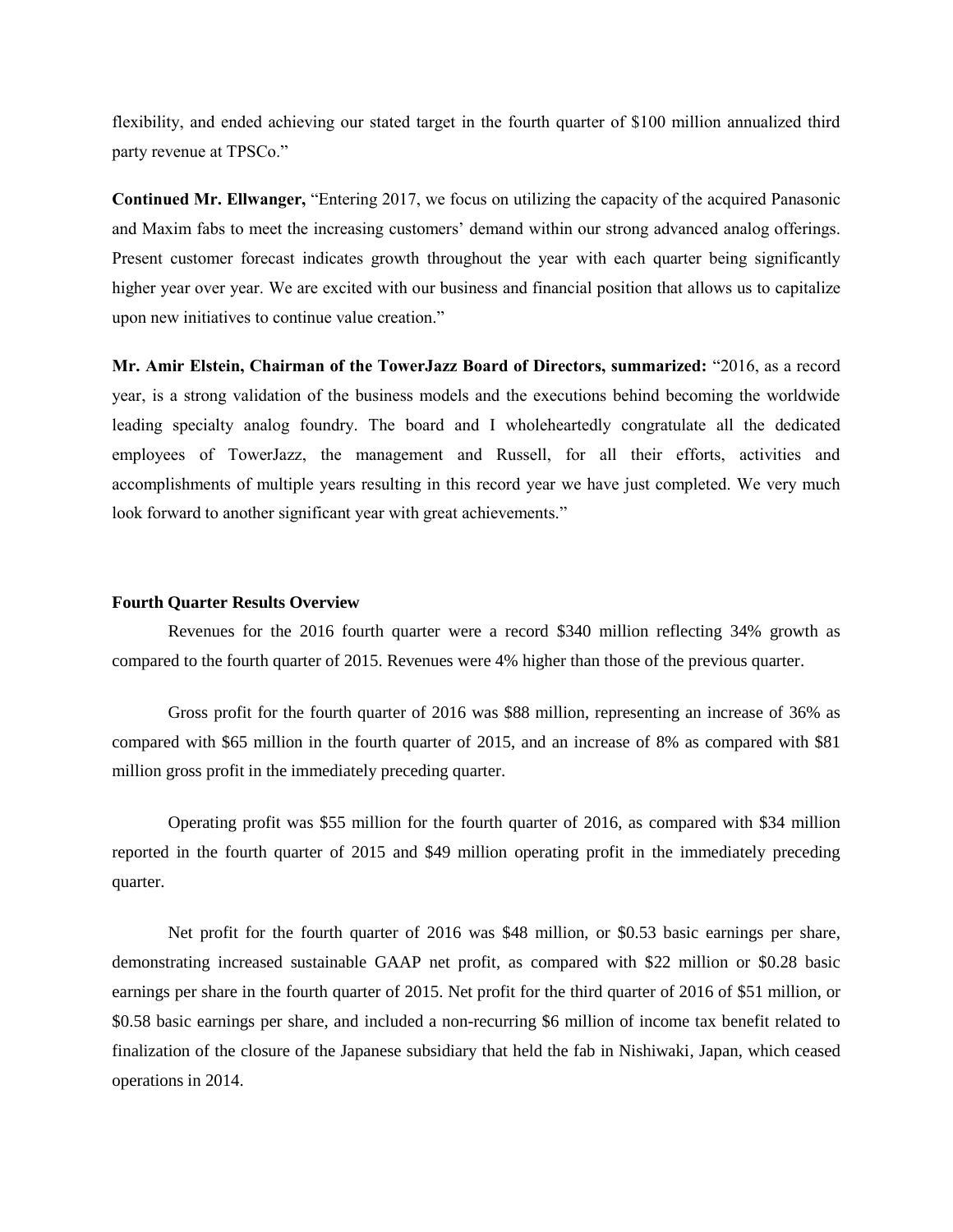On an adjusted basis, as described and reconciled in the tables below, adjusted net profit for the fourth quarter of 2016 was \$53 million, compared with \$26 million for the fourth quarter of 2015 and \$49 million in the immediately preceding quarter.

EBITDA for the fourth quarter totaled \$105 million. This represents a 39% increase as compared with \$76 million in the fourth quarter of 2015 and a 9% sequential increase as compared with \$97 million in the immediately preceding quarter.

Cash and short term deposits on December 31, 2016 were \$389 million as compared to \$363 million as of September 30, 2016. The main cash activities during the fourth quarter of 2016 were comprised of the following: \$82 million cash generated from operating activities; \$11 million received from the exercise of warrants and options; investments of \$43 million in fixed assets, net; \$6 million debt repayments and \$17 million effect of the Japanese Yen exchange rate on cash balance.

#### **Full Year 2016 Financial Results**

Revenues for 2016 were a record \$1.25 billion reflecting 30% growth as compared to 2015 revenues of \$961 million.

Gross profit for 2016 was \$303 million. This represents an increase of 48% as compared with \$205 million in 2015. Operating profit was \$175 million in 2016, as compared with \$82 million in 2015.

Net profit for 2016 was \$204 million, or \$2.33 basic earnings per share, demonstrating increased net profit, as compared with net loss of \$30 million or \$0.40 basic loss per share in 2015. Net profit for 2016 included \$50 million gain, net, from the San Antonio acquisition and \$6 million income tax benefit related to the closure finalization of the Nishiwaki Japanese subsidiary, which were partially offset by \$7 million non-cash financing expenses relating to the Israeli banks' loans early repayment. Net loss for 2015 included \$81 million non-cash financing expense associated with Series F Bonds accelerated conversion done in 2015, \$18 million income tax benefit resulting from the expiration of statute of limitations and Japanese income tax rate reduction.

On an adjusted basis, as described and reconciled in the tables below, adjusted net profit for 2016 was \$175 million, compared with \$49 million for 2015, representing a \$126 million increased adjusted net profit derived from the \$289 million higher revenues.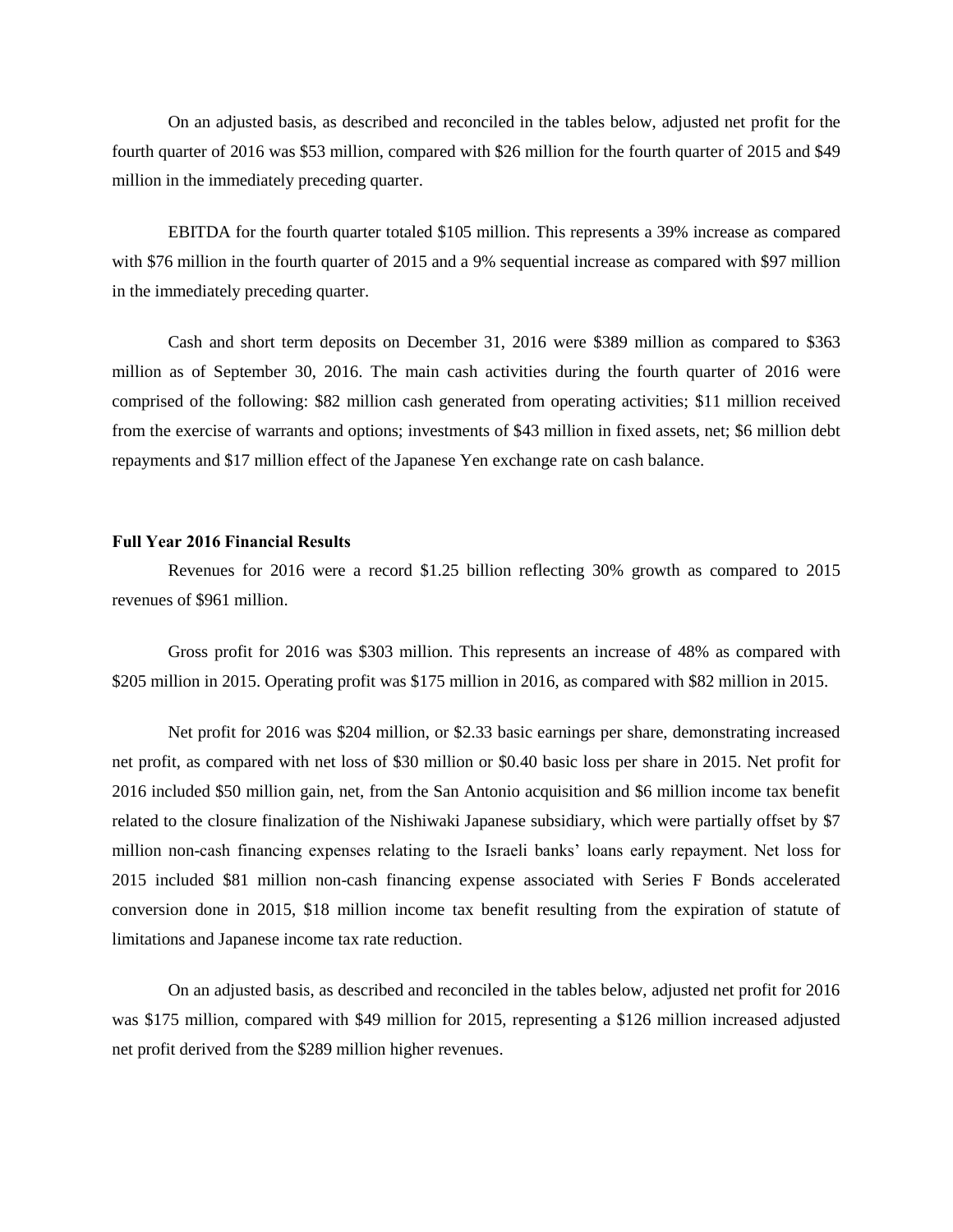EBITDA for the year was \$367 million. This represents a 48% increase as compared with \$248 million in 2015, or \$119 million increased EBITDA derived from the \$289 million higher revenues.

Cash and short term deposits on December 31, 2016 were \$389 million as compared to \$206 million on December 31, 2015. The main cash activities during 2016 were comprised of the following: \$327 million cash generated from operating activities; \$39 million received from the exercise of warrants and options; \$37 million debt received, net of debt principal payments; and investments of \$210 million in fixed assets, net.

Shareholders' equity as of December 31, 2016 was a record of \$683 million, 77% higher than \$386 million as of December 31, 2015. Net cash as of December 31, 2016 totaled \$37 million as compared to net debt of \$105 million as of December 31, 2015.

#### **Business Outlook**

TowerJazz expects revenues for the first quarter of 2017 ending March 31, 2017 to be \$330 million with an upward or downward range of 5%, representing approximately 19% year over year revenue growth as compared to the first quarter of 2016.

#### **Teleconference and Webcast**

TowerJazz will host an investor conference call today, February 13, 2017, at 10:00 a.m. Eastern time (9:00 a.m. Central time, 8:00 a.m. Mountain time, 7:00 a.m. Pacific time and 5:00 p.m. Israel time) to discuss the Company's financial results for the fourth quarter and full year 2016 and its first quarter 2017 outlook.

This call will be webcast and can be accessed via TowerJazz's website at [www.towerjazz.com.](http://cts.businesswire.com/ct/CT?id=smartlink&url=http%3A%2F%2Fwww.towerjazz.com&esheet=50733786&newsitemid=20131022005772&lan=en-US&anchor=www.towerjazz.com&index=2&md5=46e11195b283c30c2b13243c041f14f0), or by calling: 1-888-668-9141 (U.S. Toll-Free), 03-918-0609 (Israel), +972-3-918-0609 (International). For those who are not available to listen to the live broadcast, the call will be archived for 90 days.

*The Company presents its financial statements in accordance with U.S. GAAP*. *The audited financial statements in accordance*  with US GAAP will be included in the 6-K to be filed with the annual financial statements and Form 20-F. The financial *information included in the tables below contain abbreviated financial results which are not audited or in accordance with US GAAP. Some of the financial information in this release, which we refer to in this release as "adjusted financial measures", are non-GAAP financial measures as defined in Regulation G and related reporting requirements promulgated by the Securities and Exchange Commission as they apply to our Company. These adjusted financial measures are calculated excluding one or more of the following: (1) amortization of acquired intangible assets; (2) compensation expenses in respect of equity grants to directors, officers and employees; (3) gain from acquisition, net; (4) other non-cash financing expense, net associated with Bonds Series F accelerated conversion; (5) non-cash financing expenses related to bank loans early repayment; (6) non-recurring income tax benefit; (7) Nishiwaki Fab restructuring and impairment cost (income), net; and (8) other non-recurring items. These adjusted financial measures should be evaluated in conjunction with, and are not a substitute for, GAAP financial measures. The*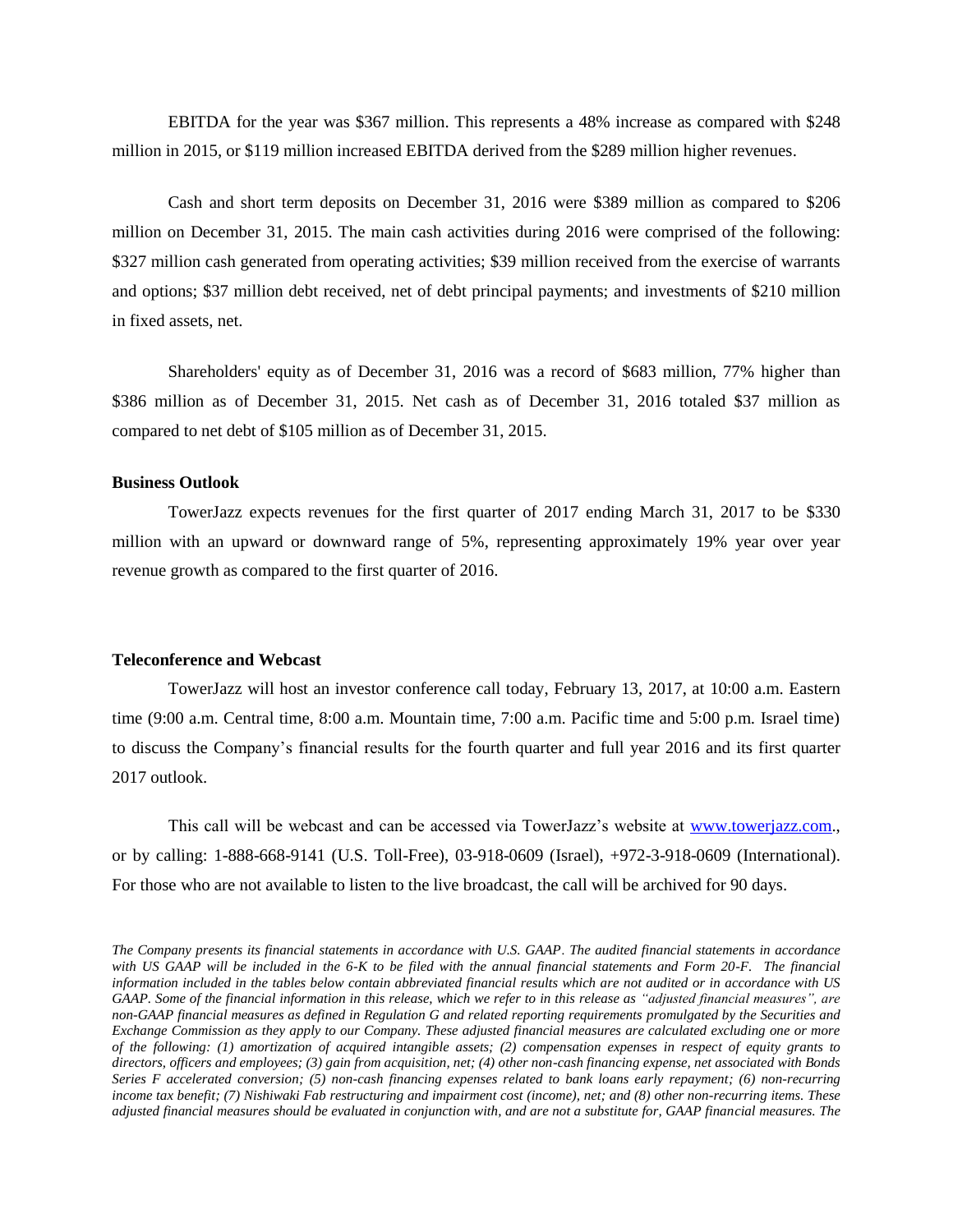*tables also present the GAAP financial measures, which are most comparable to the adjusted financial measures as well as reconciliation between the adjusted financial measures and the comparable GAAP financial measures*. *As used in this release, the term Earnings Before Interest Tax Depreciation and Amortization (EBITDA) consists of profit or loss, according to U.S. GAAP, excluding gain from acquisition, net, interest and other financing expenses (net), other income (expense), net, taxes, noncontrolling interest, depreciation and amortization, stock based compensation expenses, acquisition related costs and Nishiwaki Fab restructuring and impairment cost (income), net. EBITDA is reconciled in the tables below from GAAP operating profit. EBITDA is not a required GAAP financial measure and may not be comparable to a similarly titled measure employed by other companies*. *EBITDA and the adjusted financial information presented herein should not be considered in isolation or as a substitute for operating profit, net profit or loss, cash flows provided by operating, investing and financing activities, per share data or other profit or cash flow statement data prepared in accordance with GAAP. Net cash or net debt, as presented in this release, is comprised of the outstanding principal amount of banks' loans (in the amounts of approximately \$166 million and \$246 million as of December 31, 2016 and December 31, 2015, respectively) and the outstanding principal amount of debentures (in the amounts of approximately \$186 million and \$65 million as of December 31, 2016 and December 31, 2015, respectively), less cash and short-term deposits (in the amounts of approximately \$389 million and \$206 million as of December 31, 2016 and December 31, 2015, respectively).*

#### **About TowerJazz**

Tower Semiconductor Ltd. (NASDAQ: TSEM, TASE: TSEM) and its fully owned U.S. subsidiaries Jazz Semiconductor, Inc. and TowerJazz Texas Inc., operate collectively under the brand name TowerJazz, the global specialty foundry leader. TowerJazz manufactures integrated circuits, offering a broad range of customizable process technologies including: SiGe, BiCMOS, mixed-signal/CMOS, RF CMOS, CMOS image sensor, integrated power management (BCD and 700V), and MEMS. TowerJazz also provides a world-class design enablement platform for a quick and accurate design cycle as well as Transfer Optimization and development Process Services (TOPS) to IDMs and fabless companies that need to expand capacity.

To provide multi-fab sourcing and extended capacity for its customers, TowerJazz operates two manufacturing facilities in Israel (150mm and 200mm), two in the U.S. (200mm) and three additional facilities in Japan (two 200mm and one 300mm) through **TowerJazz Panasonic Semiconductor Co. (TPSCo),** established with Panasonic Corporation of which TowerJazz has the majority holding. Through technologies, including the most advanced image sensor technologies. For more information, please visit [www.towerjazz.com](http://www.towerjazz.com/) or [www.tpsemico.com.](http://www.tpsemico.com/)

CONTACTS:

Noit Levi | TowerJazz | +972 4 604 7066 | [Noit.levi@towerjazz.com](mailto:Noit.levi@towerjazz.com) GK Investor Relations | Gavriel Frohwein, (646) 688 3559 [| towerjazz@gkir.com](mailto:towerjazz@gkir.com)

*This press release includes forward-looking statements, which are subject to risks and uncertainties. Actual results may vary from those projected or implied by such forward-looking statements and you should not place any undue reliance on such forward-looking statements. Potential risks and uncertainties include, without limitation, risks and uncertainties associated with: (i) demand in our customers' end markets; (ii) over demand for our foundry services and/or products that exceeds our capacity; (iii) maintaining existing customers and attracting additional customers, (iv) high utilization and its effect on cycle time, yield and on schedule delivery which may cause customers to transfer their product(s) to other fabs, (v) operating results fluctuate from quarter to quarter making it difficult to predict future performance, (vi) impact of our debt and other liabilities on our financial position and operations, (vii) our ability to successfully execute acquisitions, integrate them into our business, utilize our expanded capacity and find new business, (viii) fluctuations in cash flow, (ix) our ability to satisfy the covenants stipulated in our agreements with our lender banks and bondholders (as of December 31, 2016 we are in compliance with all such covenants included in our banks' agreements, bond G indenture and others), (x) pending litigation, including the shareholder class actions*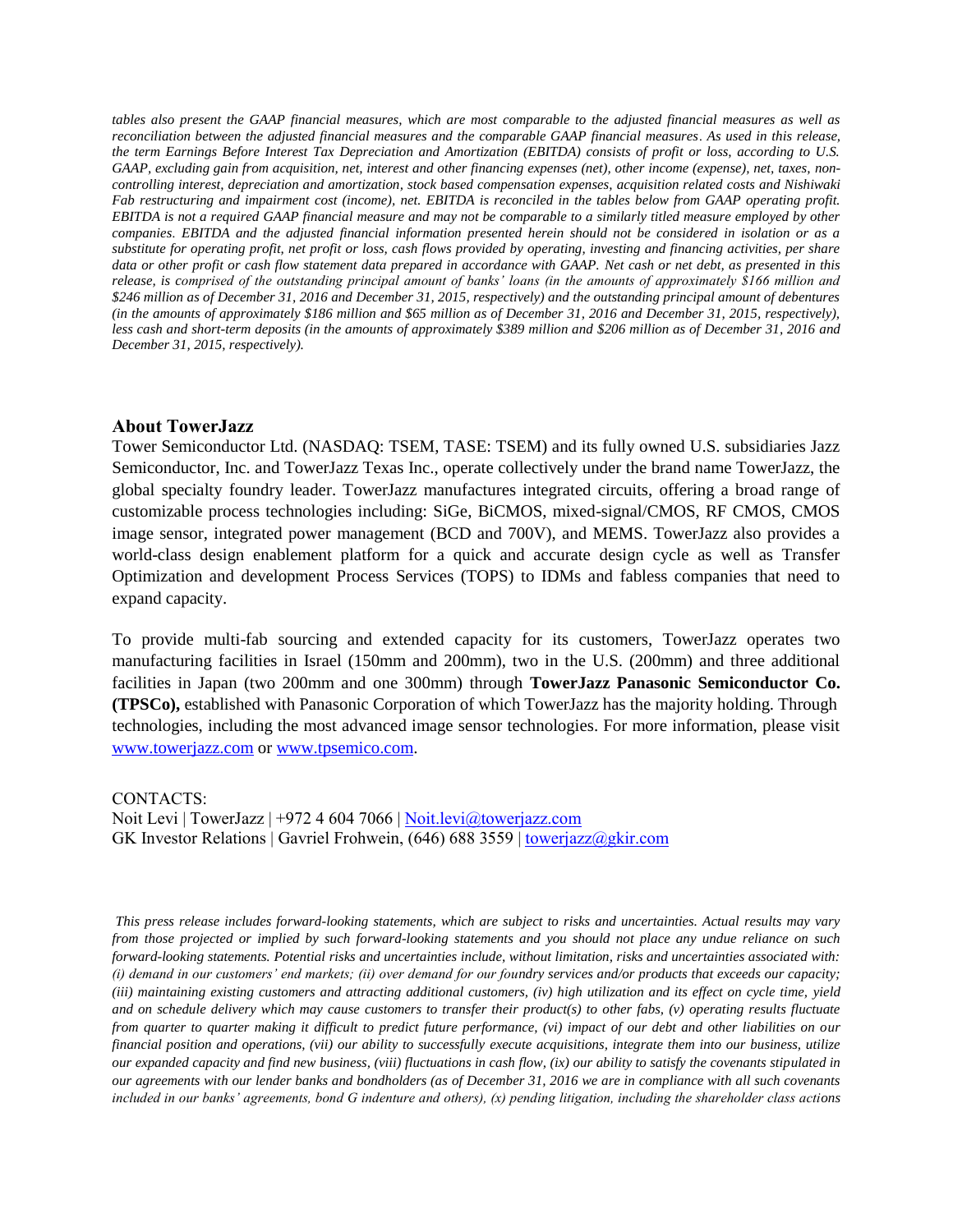*that were filed against the Company, certain officers, its directors and/or its external auditor in the US and Israel, following a short sell thesis report issued by a short-selling focused firm, which has been dismissed and closed in the US and is still pending in Israel; (xi) our majority stake in TPSCo and our acquisition of the San Antonio fabrication facility by TowerJazz Texas ("TJT"), including new customer engagements, qualification and production ramp-up, (xii) the closure of TJP within the scope of restructuring our activities and business in Japan, settling any future claims or potential claims from third parties, (xiii) meeting the conditions set in the approval certificates received from the Israeli Investment Center under which we received a significant amount of grants in past years, (xiv) receipt of orders that are lower than the customer purchase commitments, (xv) failure to receive orders currently expected, (xvi) possible incurrence of additional indebtedness, (xvii) effect of global recession, unfavorable economic conditions and/or credit crisis, (xviii) our ability to accurately forecast financial performance, which is affected by limited order backlog and lengthy sales cycles, (xix) possible situations of obsolete inventory if forecasted demand exceeds actual demand when we manufacture products before receipt of customer orders, (xx) the cyclical nature of the semiconductor industry and the resulting periodic overcapacity, fluctuations in operating results and future average selling price erosion, (xxi) the execution of debt re-financing and/or fundraising to enable the service of our debt and/or other liabilities, (xxii) operating our facilities at high utilization rates which is critical in order to cover a portion or all of the high level of fixed costs associated with operating a foundry, and our debt, in order to improve our results, (xxiii) the purchase of equipment to increase capacity, the timely completion of the equipment installation, technology transfer and raising the funds therefor, (xxiv) the concentration of our business in the semiconductor industry, (xxv) product returns, (xxvi) our ability to maintain and develop our technology processes and services to keep pace with new technology, evolving standards, changing customer and end-user requirements, new product introductions and short product life cycles, (xxvii) competing effectively, (xxviii) use of outsourced foundry services by both fabless semiconductor companies and integrated device manufacturers; (xxix) achieving acceptable device yields, product performance and delivery times, (xxx) our dependence on intellectual property rights of others, our ability to operate our business without infringing others' intellectual property rights and our ability to enforce our intellectual property against infringement, (xxxi) retention of key employees and recruitment and retention of skilled qualified personnel, (xxxii) exposure to inflation, currency rates (mainly the Israeli Shekel and Japanese Yen) and interest rate fluctuations and risks*  associated with doing business locally and internationally, as well fluctuations in the market price of our traded securities, *(xxxiii) issuance of ordinary shares as a result of conversion and/or exercise of any of our convertible securities, as well as any sale of shares by any of our shareholders, or any market expectation thereof, which may depress the market price of our ordinary shares and may impair our ability to raise future capital, (xxxiv) meeting regulatory requirements worldwide, including environmental and governmental regulations; and (xxxv) business interruption due to fire and other natural disasters, the security situation in Israel and other events beyond our control such as power interruptions.*

*A more complete discussion of risks and uncertainties that may affect the accuracy of forward-looking statements included in this press release or which may otherwise affect our business is included under the heading "Risk Factors" in Tower's most recent filings on Forms 20-F and 6-K, as were filed with the Securities and Exchange Commission (the "SEC") and the Israel Securities Authority. Future results may differ materially from those previously reported. The Company does not intend to update, and expressly disclaims any obligation to update, the information contained in this release.*

#### **# # #**

*(Financial tables follow)*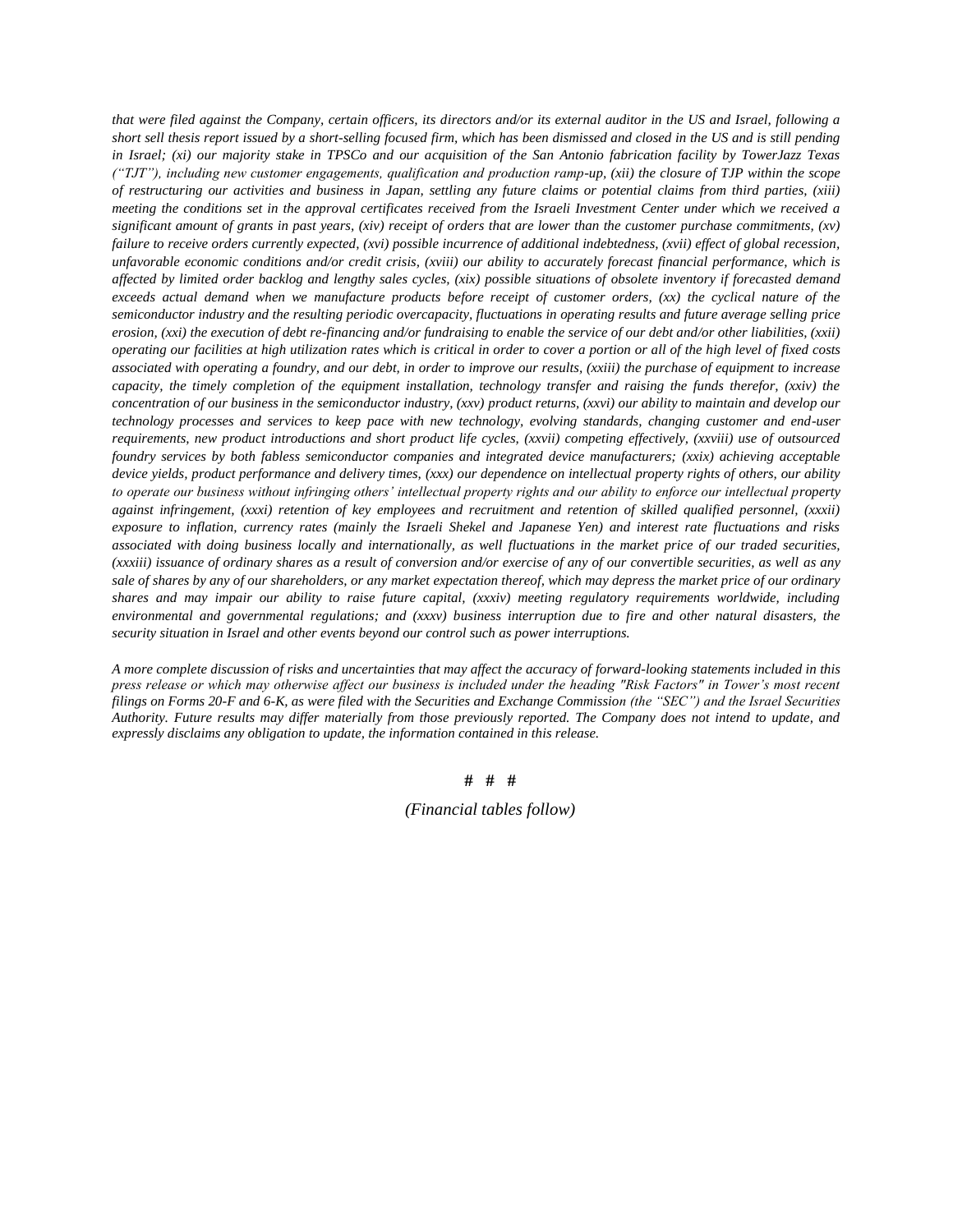#### **TOWER SEMICONDUCTOR LTD. AND SUBSIDIARIES CONDENSED CONSOLIDATED BALANCE SHEETS (dollars in thousands)**

|                                             | December 31,       |  | September 30,  |  | December 31, |  |
|---------------------------------------------|--------------------|--|----------------|--|--------------|--|
|                                             | 2016               |  | 2016           |  | 2015         |  |
| <b>ASSETS</b>                               |                    |  |                |  |              |  |
| <b>CURRENT ASSETS</b>                       |                    |  |                |  |              |  |
| Cash and short term deposits                | \$<br>389,377 \$   |  | 362,833 \$     |  | 205,575      |  |
| <b>Trade accounts receivable</b>            | 141,048            |  | 128,979        |  | 110,065      |  |
| <b>Inventories</b>                          | 137,532            |  | 143,090        |  | 105,681      |  |
| <b>Other current assets</b>                 | 30,041             |  | 32,851         |  | 25,406       |  |
| <b>Total current assets</b>                 | 697,998            |  | 667,753        |  | 446,727      |  |
| <b>LONG-TERM INVESTMENTS</b>                | 25,624             |  | 24,616         |  | 11,737       |  |
| PROPERTY AND EQUIPMENT, NET                 | 616,686            |  | 643,046        |  | 459,533      |  |
| <b>INTANGIBLE ASSETS, NET</b>               | 28,129             |  | 32,687         |  | 34,468       |  |
| <b>GOODWILL</b>                             | 7,000              |  | 7,000          |  | 7,000        |  |
| <b>OTHER ASSETS, NET</b>                    | 4,447              |  | 4,535          |  | 5,903        |  |
| <b>TOTAL ASSETS</b>                         | \$<br>1,379,884 \$ |  | 1,379,637 \$   |  | 965,368      |  |
| <b>LIABILITIES AND SHAREHOLDERS' EQUITY</b> |                    |  |                |  |              |  |
| <b>CURRENT LIABILITIES</b>                  |                    |  |                |  |              |  |
| Short term debt                             | \$<br>48,084 \$    |  | 41,646 \$      |  | 33,259       |  |
| Trade accounts payable                      | 99,262             |  | 105,745        |  | 91,773       |  |
| Deferred revenue and customers' advances    | 26,169             |  | 25,878         |  | 23,373       |  |
| <b>Other current liabilities</b>            | 73,600             |  | 81,248         |  | 62,714       |  |
| <b>Total current liabilities</b>            | 247,115            |  | 254,517        |  | 211,119      |  |
| <b>LONG-TERM DEBT</b>                       | 296,144            |  | 330,526        |  | 256,019      |  |
| <b>LONG-TERM CUSTOMERS' ADVANCES</b>        | 41,874             |  | 36,547         |  | 21,102       |  |
| <b>EMPLOYEE RELATED LIABILITIES</b>         | 14,176             |  | 14,169         |  | 14,189       |  |
| DEFERRED TAX LIABILITY                      | 97,961             |  | 107,843        |  | 77,353       |  |
| <b>TOTAL LIABILITIES</b>                    | 697,270            |  | 743,602        |  | 579,782      |  |
| TOTAL SHAREHOLDERS' EQUITY                  | 682,614            |  | 636,035        |  | 385,586      |  |
| TOTAL LIABILITIES AND SHAREHOLDERS' EQUITY  | \$<br>1,379,884 \$ |  | $1,379,637$ \$ |  | 965,368      |  |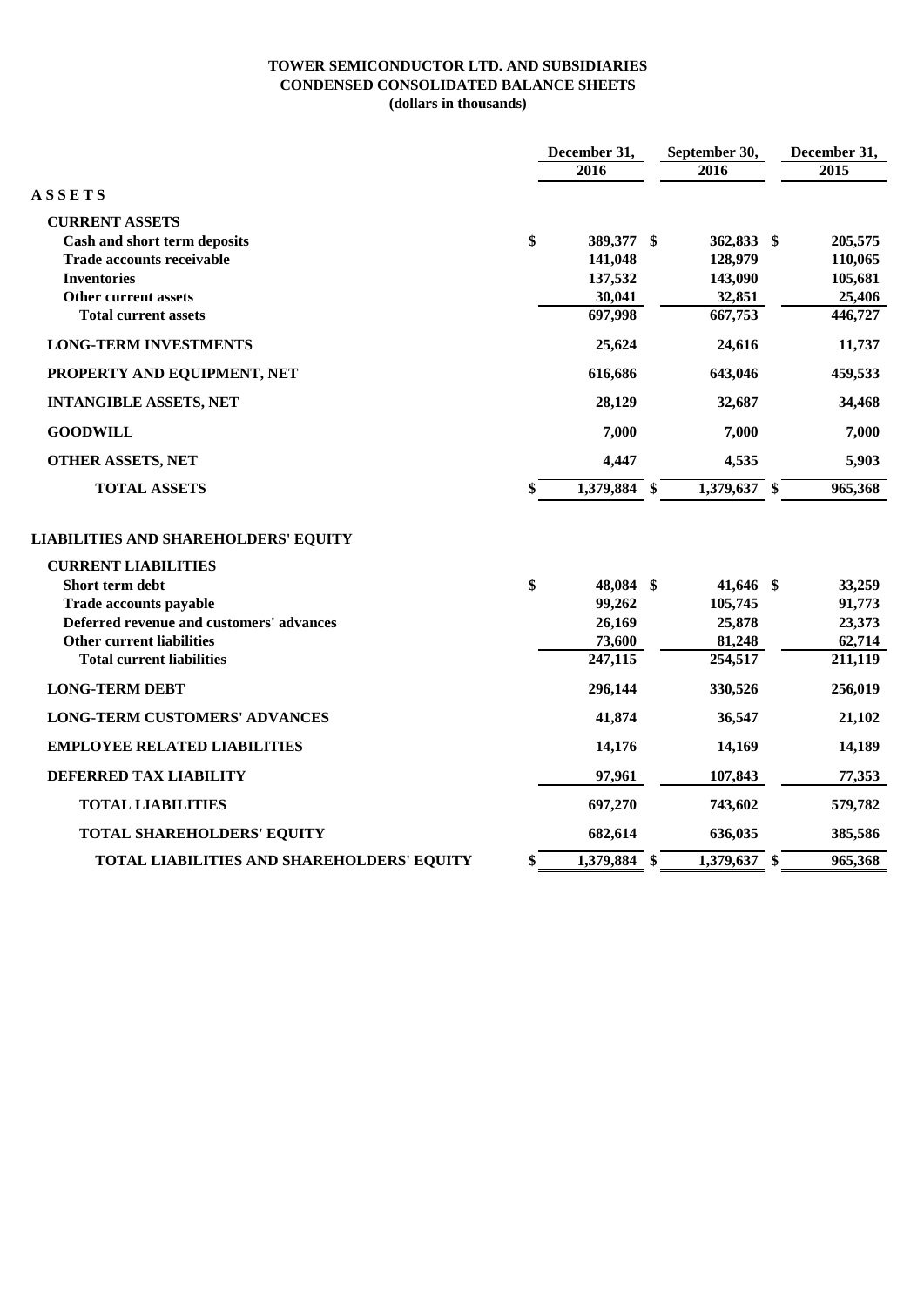#### **TOWER SEMICONDUCTOR LTD. AND SUBSIDIARIES CONDENSED CONSOLIDATED STATEMENTS OF OPERATIONS (dollars and share count in thousands, except per share data)**

|                                                               |              |         |    | Three months ended |                |
|---------------------------------------------------------------|--------------|---------|----|--------------------|----------------|
|                                                               | December 31, |         |    | September 30,      | December 31,   |
|                                                               |              | 2016    |    | 2016               | 2015           |
| <b>REVENUES</b>                                               | \$           | 340,379 | \$ | 326,209            | \$<br>254,602  |
| <b>COST OF REVENUES</b>                                       |              | 252,648 |    | 244,915            | 190,072        |
| <b>GROSS PROFIT</b>                                           |              | 87,731  |    | 81,294             | 64,530         |
| <b>OPERATING COSTS AND EXPENSES:</b>                          |              |         |    |                    |                |
| <b>Research and development</b>                               |              | 16,320  |    | 15,547             | 15,704         |
| Marketing, general and administrative                         |              | 16,209  |    | 16,787             | 15,478         |
| Nishiwaki Fab restructuring and impairment cost (income), net |              | --      |    | --                 | (991)          |
|                                                               |              | 32,529  |    | 32,334             | 30,191         |
| <b>OPERATING PROFIT</b>                                       |              | 55,202  |    | 48,960             | 34,339         |
| <b>INTEREST EXPENSE, NET</b>                                  |              | (2,230) |    | (3,272)            | (2,366)        |
| OTHER NON CASH FINANCING INCOME (EXPENSE), NET                |              | 1,215   |    | (2,210)            | $(12,751)$ (a) |
| OTHER INCOME (EXPENSE), NET                                   |              | (948)   |    | 5,081              | 70             |
| <b>PROFIT BEFORE INCOME TAX</b>                               |              | 53,239  |    | 48,559             | 19,292         |
| <b>INCOME TAX BENEFIT (EXPENSE)</b>                           |              | (986)   |    | 3,459 (b)          | 4,779 (b)      |
| PROFIT BEFORE NON CONTROLLING INTEREST                        |              | 52,253  |    | 52,018             | 24,071         |
| NON CONTROLLING INTEREST                                      |              | (3,972) |    | (805)              | (1,992)        |
| <b>NET PROFIT</b>                                             |              | 48,281  | \$ | 51,213             | \$<br>22,079   |
| <b>BASIC EARNINGS PER SHARE</b>                               |              | 0.53    |    | 0.58               | \$<br>0.28     |
| Weighted average number of shares                             |              | 91,235  |    | 87,821             | 79,607         |
|                                                               |              |         |    |                    |                |
| <b>DILUTED EARNINGS PER SHARE</b>                             |              | 0.49    | S  | 0.52               | 0.25           |
| Net profit used for diluted earnings per share                |              | 50,397  | \$ | 53,318             | \$<br>22,079   |
| Weighted average number of shares                             |              | 103,613 |    | 101,805            | 88,970         |

**(a) Three months ended December 31, 2015 included \$6,998 of non-cash financing expense due to bonds series F accelerated conversion.**

**(b) Three months ended September 30, 2016 included \$6,472 income tax benefit due to TJP legal entity closure following Nishiwaki Fab cessation of operation announced in 2014; three months ended December 31, 2015 included \$6,389 income tax benefit due to Japanese income tax rate reduction.**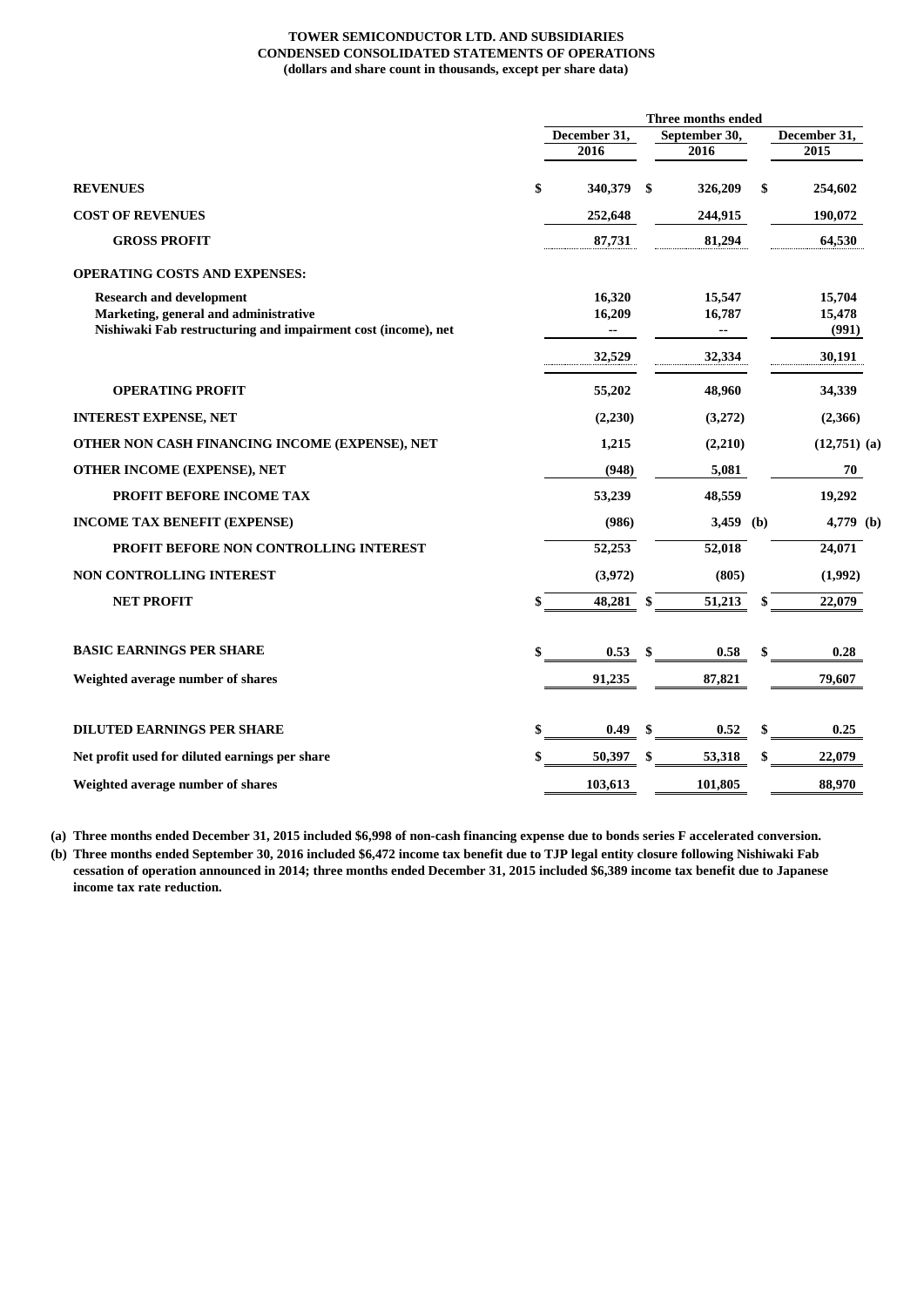#### **TOWER SEMICONDUCTOR LTD. AND SUBSIDIARIES UNAUDITED RECONCILIATION OF CERTAIN FINANCIAL DATA (dollars and share count in thousands, except per share data)**

|                                                                              |    | Three months ended |    |                          |     |              |
|------------------------------------------------------------------------------|----|--------------------|----|--------------------------|-----|--------------|
|                                                                              |    | December 31.       |    | September 30,            |     | December 31. |
|                                                                              |    | 2016               |    | 2016                     |     | 2015         |
| RECONCILIATION FROM GAAP NET PROFIT TO ADJUSTED NET PROFIT:                  |    |                    |    |                          |     |              |
| <b>GAAP NET PROFIT</b>                                                       | \$ | 48,281             | \$ | 51,213                   | -\$ | 22,079       |
| <b>Stock based compensation</b>                                              |    | 2,381              |    | 2,337                    |     | 1,975        |
| Amortization of acquired intangible assets                                   |    | 2,777              |    | 2,367                    |     | 2,374        |
| Nishiwaki Fab restructuring and impairment cost (income), net                |    | $\overline{a}$     |    | ۰.                       |     | (991)        |
| Financing expense, net associated with Bonds Series F accelerated conversion |    | --                 |    | $\overline{\phantom{a}}$ |     | 6,998        |
| Income tax benefit, see (1) below                                            |    |                    |    | (6, 472)                 |     | (6,389)      |
| <b>ADJUSTED NET PROFIT</b>                                                   |    | 53,439             | \$ | 49,445                   | \$  | 26,046       |
| <b>ADJUSTED NET PROFIT PER SHARE:</b>                                        |    |                    |    |                          |     |              |
| <b>Basic</b>                                                                 | \$ | 0.59               | \$ | 0.56                     | \$  | 0.33         |
| <b>Diluted</b>                                                               | \$ | 0.54               | \$ | 0.51                     | \$  | 0.29         |
| Fully diluted, see (2) below                                                 | \$ | 0.52               | \$ | 0.48                     | \$  | 0.27         |
| ADJUSTED NET PROFIT USED TO CALCULATE PER SHARE DATA:                        |    |                    |    |                          |     |              |
| <b>Basic</b>                                                                 | \$ | 53,439             | \$ | 49,445                   | \$  | 26,046       |
| <b>Diluted</b>                                                               | \$ | 55,555             | \$ | 51,550                   | \$  | 26,472       |
| <b>Fully diluted</b>                                                         | \$ | 55,555             | \$ | 51,550                   | \$  | 28,440       |
| NUMBER OF SHARES AND OTHER SECURITIES USED TO CALCULATE PER SHARE DATA:      |    |                    |    |                          |     |              |
| <b>Basic</b>                                                                 |    | 91,235             |    | 87,821                   |     | 79,607       |
| <b>Diluted</b>                                                               |    | 103,613            |    | 101,805                  |     | 91,086       |
| Fully diluted, see (2) below                                                 |    | 107,121            |    | 107,147                  |     | 103,477      |
| EBITDA CALCULATION:                                                          |    |                    |    |                          |     |              |
| <b>GAAP OPERATING PROFIT</b>                                                 | \$ | 55,202             | \$ | 48,960                   | -\$ | 34,339       |
| <b>Cost of revenue:</b>                                                      |    |                    |    |                          |     |              |
| <b>Depreciation of fixed assets</b>                                          |    | 44,874             |    | 43,110                   |     | 37,841       |
| <b>Stock based compensation</b>                                              |    | 835                |    | 936                      |     | 686          |
| Amortization of acquired intangible assets                                   |    | 2,589              |    | 2,180                    |     | 2,186        |
| <b>Research and development:</b>                                             |    |                    |    |                          |     |              |
| <b>Stock based compensation</b>                                              |    | 557                |    | 501                      |     | 519          |
| Marketing, general and administrative:<br><b>Stock based compensation</b>    |    | 989                |    | 900                      |     | 770          |
| Amortization of acquired intangible assets                                   |    | 188                |    | 187                      |     | 188          |
| Nishiwaki Fab restructuring and impairment cost (income), net                |    | ۰.                 |    | --                       |     | (991)        |
| <b>EBITDA</b>                                                                | S  | 105,234            | \$ | 96,774                   | \$  | 75,538       |
|                                                                              |    |                    |    |                          |     |              |

**(1) Three months ended September 30, 2016 included income tax benefit in relation to TJP legal entity closure following Nishiwaki Fab cessation of operation announced in 2014; three months ended December 31, 2015 included income tax benefit due to Japanese income tax rate reduction.**

**(2) Fully diluted share count includes all issued and outstanding securities; outstanding ordinary share count as of December 31, 2016 is 92,985.**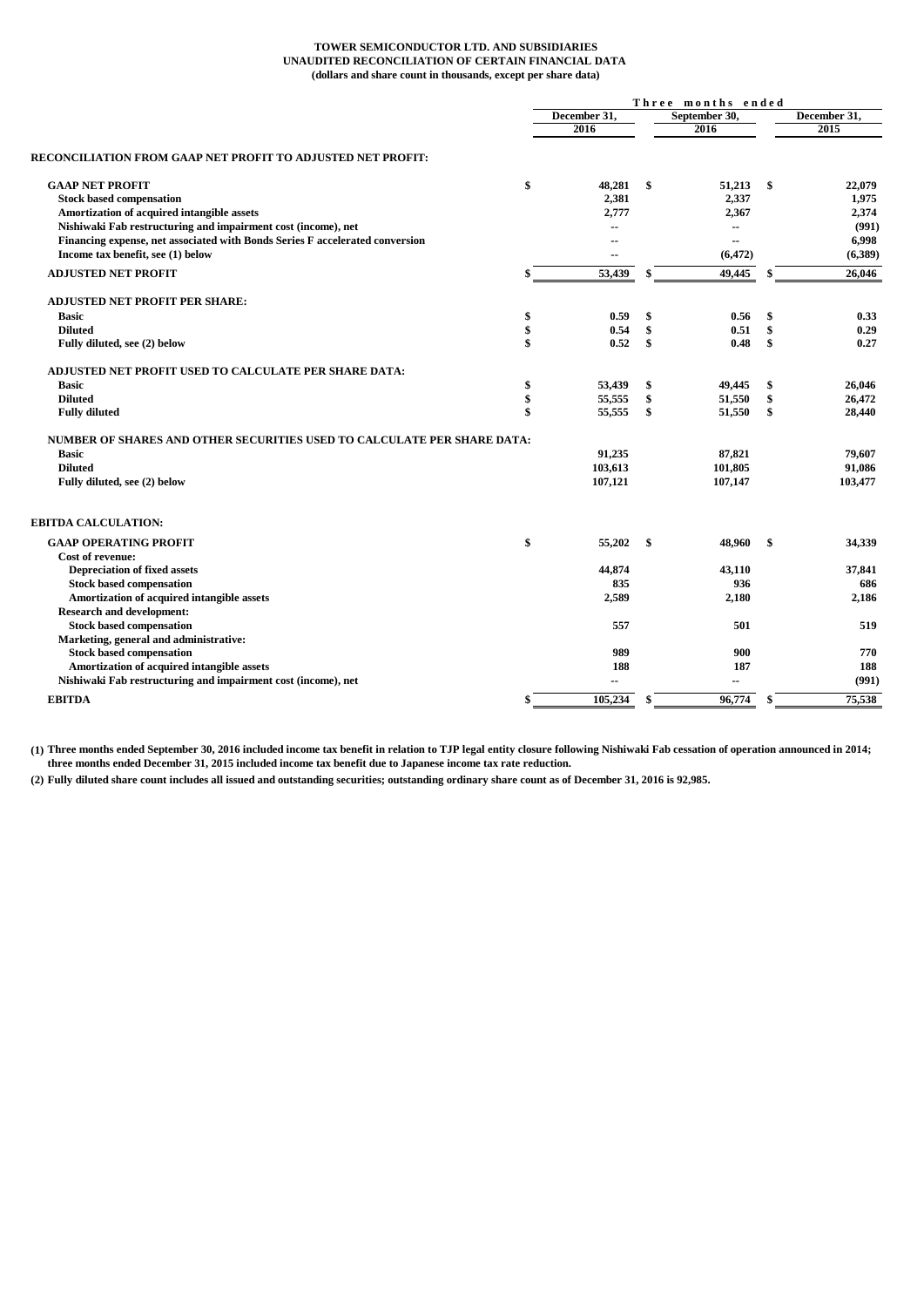#### **TOWER SEMICONDUCTOR LTD. AND SUBSIDIARIES CONDENSED CONSOLIDATED STATEMENTS OF OPERATIONS (dollars and share count in thousands, except per share data)**

|                                                               | <b>Year ended</b> |    |                   |  |  |  |
|---------------------------------------------------------------|-------------------|----|-------------------|--|--|--|
|                                                               | December 31,      |    |                   |  |  |  |
|                                                               | 2016              |    | 2015              |  |  |  |
| <b>REVENUES</b>                                               | \$<br>1,249,634   | \$ | 960,561           |  |  |  |
| <b>COST OF REVENUES</b>                                       | 946,534           |    | 755,196           |  |  |  |
| <b>GROSS PROFIT</b>                                           | 303,100           |    | 205,365           |  |  |  |
| <b>OPERATING COSTS AND EXPENSES:</b>                          |                   |    |                   |  |  |  |
| <b>Research and development</b>                               | 63,134            |    | 61,669            |  |  |  |
| Marketing, general and administrative                         | 65,439            |    | 62,793            |  |  |  |
| Nishiwaki Fab restructuring and impairment cost (income), net | (627)             |    | (991)             |  |  |  |
|                                                               | 127,946           |    | 123,471           |  |  |  |
| <b>OPERATING PROFIT</b>                                       | 175,154           |    | 81,894            |  |  |  |
| <b>INTEREST EXPENSE, NET</b>                                  | (11, 857)         |    | (13, 179)         |  |  |  |
| OTHER NON CASH FINANCING EXPENSE, NET                         | (12, 492)         |    | $(109,930)$ $(a)$ |  |  |  |
| <b>GAIN FROM ACQUISITION, NET</b>                             | 50,471            |    | --                |  |  |  |
| OTHER INCOME (EXPENSE), NET                                   | 9,322             |    | (190)             |  |  |  |
| PROFIT (LOSS) BEFORE INCOME TAX                               | 210,598           |    | (41, 405)         |  |  |  |
| <b>INCOME TAX BENEFIT (EXPENSE)</b>                           | $(1,432)$ (b)     |    | $12,278$ (b)      |  |  |  |
| PROFIT (LOSS) BEFORE NON CONTROLLING INTEREST                 | 209,166           |    | (29, 127)         |  |  |  |
| <b>NON CONTROLLING INTEREST</b>                               | (5,242)           |    | (520)             |  |  |  |
| <b>NET PROFIT (LOSS)</b>                                      | \$<br>203,924     |    | (29, 647)         |  |  |  |
| <b>BASIC EARNINGS (LOSS) PER SHARE</b>                        | \$<br>2.33        | \$ | (0.40)            |  |  |  |
| Weighted average number of shares                             | 87,480            |    | 74,366            |  |  |  |
|                                                               |                   |    |                   |  |  |  |
| <b>DILUTED EARNINGS PER SHARE</b>                             | \$<br>2.09        |    |                   |  |  |  |
| Net profit used for diluted earnings per share                | \$<br>212,160     |    |                   |  |  |  |
| Weighted average number of shares                             | 101,303           |    |                   |  |  |  |

**(a) Year ended December 31, 2015 included \$80,815 of non-cash financing expense due to bonds series F accelerated conversion.**

**(b) Year ended December 31, 2016 included \$6,472 of income tax benefit in relation to TJP legal entity closure following Nishiwaki Fab cessation of operation announced in 2014; year ended December 31, 2015 included \$11,153 income tax benefit resulting from expiration of statute of limitations and \$6,389 income tax benefit of Japanese income tax rate reduction.**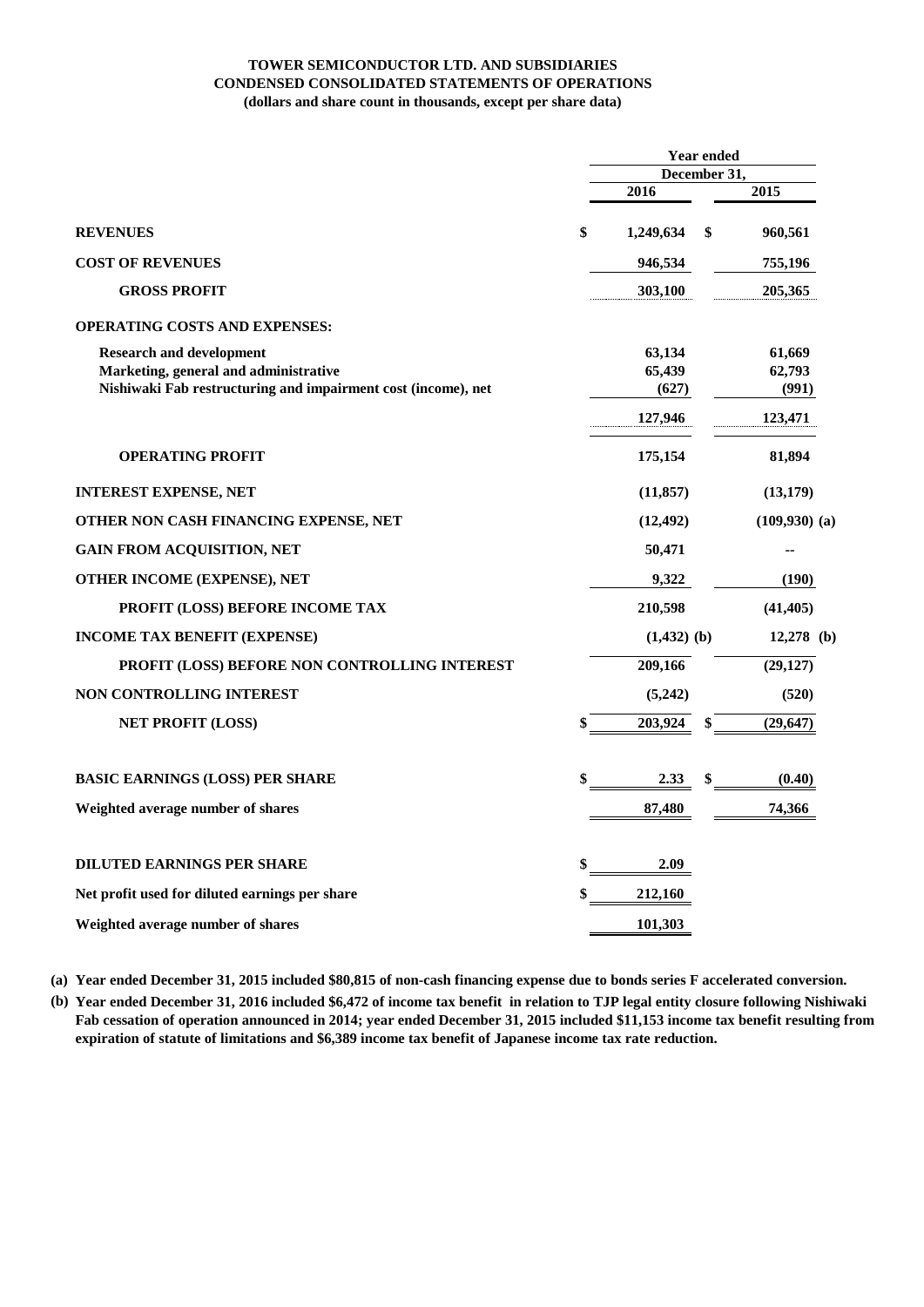#### **TOWER SEMICONDUCTOR LTD. AND SUBSIDIARIES UNAUDITED RECONCILIATION OF CERTAIN FINANCIAL DATA (dollars and share count in thousands, except per share data)**

|                                                                              | <b>Year ended</b> |              |                |  |  |
|------------------------------------------------------------------------------|-------------------|--------------|----------------|--|--|
|                                                                              |                   | December 31, |                |  |  |
|                                                                              | 2016              |              | 2015           |  |  |
| RECONCILIATION FROM GAAP NET PROFIT TO ADJUSTED NET PROFIT                   |                   |              |                |  |  |
| <b>GAAP NET PROFIT (LOSS)</b>                                                | \$<br>203,924     | \$           | (29,647)       |  |  |
| <b>Stock based compensation</b>                                              | 9,406             |              | 7,540          |  |  |
| Amortization of acquired intangible assets                                   | 9,780             |              | 8,696          |  |  |
| Financing expense, net associated with Bonds Series F accelerated conversion |                   |              | 80.815         |  |  |
| Non cash financing expense related to bank loan early repayment              | 6,653             |              | --             |  |  |
| Gain from acquisition, net                                                   | (50, 471)         |              | --             |  |  |
| Other non-recurring items, see (1) below                                     | 2,378             |              | (991)          |  |  |
| Income tax benefit, see (2) below                                            | (6, 472)          |              | (17, 542)      |  |  |
| <b>ADJUSTED NET PROFIT</b>                                                   | \$<br>175,198     | \$           | 48,871         |  |  |
| <b>ADJUSTED NET PROFIT PER SHARE:</b>                                        |                   |              |                |  |  |
| <b>Basic</b>                                                                 | \$<br>2.00        | \$           | 0.66           |  |  |
| <b>Diluted</b>                                                               | \$<br>1.81        | \$           | 0.58           |  |  |
| <b>Fully diluted</b>                                                         | \$<br>1.71        | \$           | 0.63           |  |  |
| ADJUSTED NET PROFIT USED TO CALCULATE PER SHARE DATA:                        |                   |              |                |  |  |
| <b>Basic</b>                                                                 | \$<br>175,198     | \$           | 48,871         |  |  |
| <b>Diluted</b>                                                               | \$<br>183,434     | \$           | 48,871         |  |  |
| <b>Fully diluted</b>                                                         | \$<br>183,434     | \$           | 65,136         |  |  |
| NUMBER OF SHARES AND OTHER SECURITIES USED TO CALCULATE PER SHARE DATA:      |                   |              |                |  |  |
| <b>Basic</b>                                                                 | 87,480            |              | 74,366         |  |  |
| <b>Diluted</b>                                                               | 101,303           |              | 84,902         |  |  |
| <b>Fully diluted</b>                                                         | 107,121           |              | 103,477        |  |  |
| <b>EBITDA CALCULATION:</b>                                                   |                   |              |                |  |  |
| <b>GAAP OPERATING PROFIT</b>                                                 | \$<br>175,154     | \$           | 81,894         |  |  |
| Cost of revenue:                                                             |                   |              |                |  |  |
| <b>Depreciation of fixed assets</b>                                          | 169,958           |              | 151,221        |  |  |
| <b>Stock based compensation</b>                                              | 3,920             |              | 2,214          |  |  |
| Amortization of acquired intangible assets                                   | 9,029             |              | 7,944          |  |  |
| Acquisition related non-recurring costs                                      | 3,005             |              | $\overline{a}$ |  |  |
| <b>Research and development:</b>                                             |                   |              |                |  |  |
| <b>Stock based compensation</b>                                              | 2,119             |              | 1,905          |  |  |
| Marketing, general and administrative:                                       |                   |              |                |  |  |
| <b>Stock based compensation</b>                                              | 3,367             |              | 3,421          |  |  |
| Amortization of acquired intangible assets                                   | 751               |              | 752            |  |  |
| Nishiwaki Fab restructuring and impairment cost (income), net                | (627)             |              | (991)          |  |  |
| <b>EBITDA</b>                                                                | \$<br>366,676     | \$           | 248,360        |  |  |

**(1) Year ended December 31, 2016 included mainly acquisition related costs; year ended December 31, 2015 included mainly Nishiwaki Fab restructuring and impairment cost (income), net.**

**(2) Year ended December 31, 2016 included \$6,472 of income tax benefit in relation to TJP legal entity closure following Nishiwaki Fab cessation of operation announced in 2014; year ended December 31, 2015 included \$11,153 income tax benefit resulting from expiration of statute of limitations and \$6,389 income tax benefit due to Japanese income tax rate reduction.**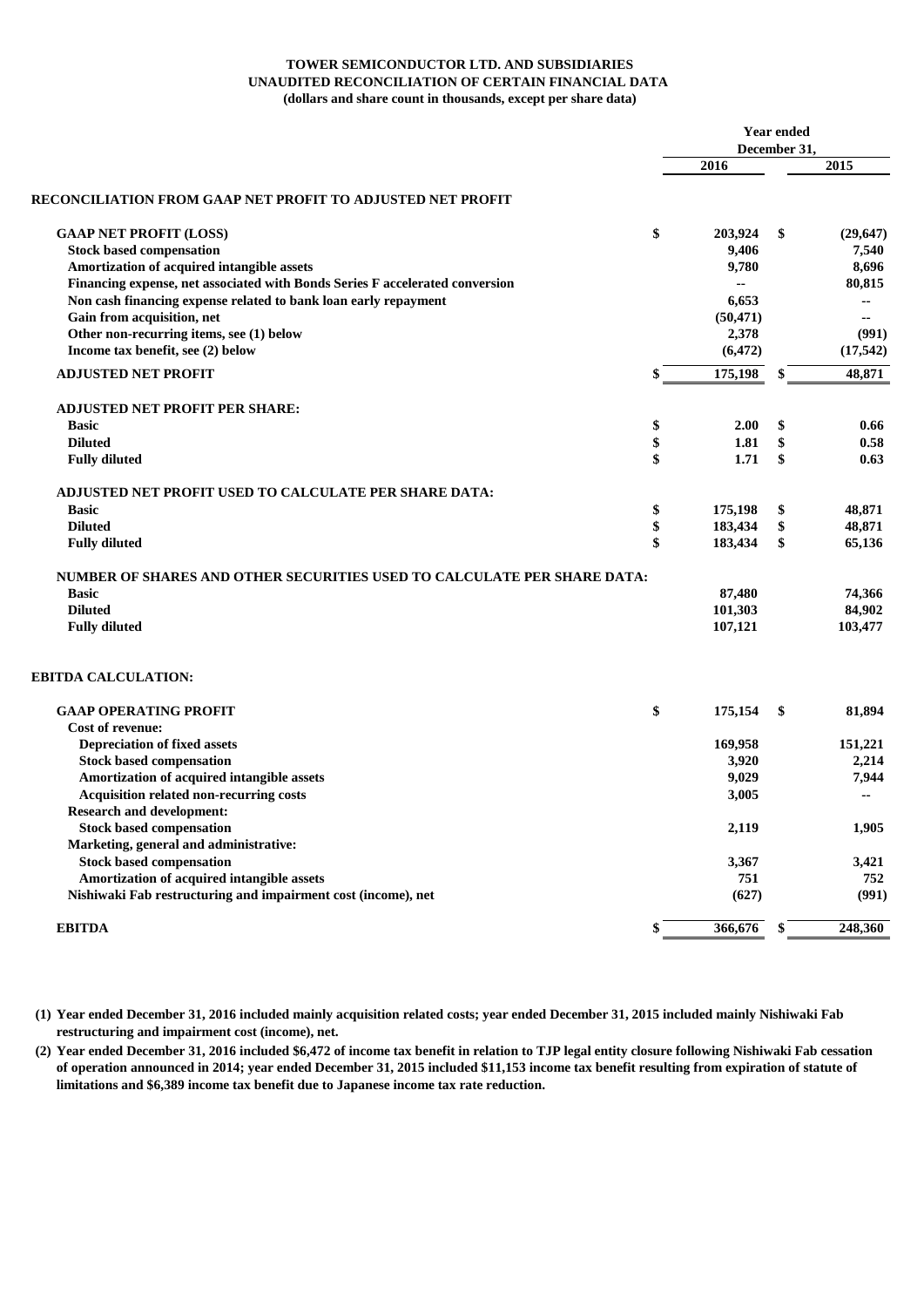#### **TOWER SEMICONDUCTOR LTD. AND SUBSIDIARIES CONSOLIDATED SOURCES AND USES REPORT (dollars in thousands)**

|                                                               | Three months ended       |  |                          |  |              |  |
|---------------------------------------------------------------|--------------------------|--|--------------------------|--|--------------|--|
|                                                               | December 31.             |  | September 30,            |  | December 31, |  |
|                                                               | 2016                     |  | 2016                     |  | 2015         |  |
| Cash and short-term deposits - beginning of period            | \$<br>362,833 \$         |  | 311,062 \$               |  | 155,348      |  |
| <b>Cash from operations</b>                                   | 81,835                   |  | 86.410                   |  | 53,180       |  |
| Investments in property and equipment, net                    | (42, 929)                |  | (54, 947)                |  | (58,291)     |  |
| <b>Exercise of warrants and options, net</b>                  | 10.644                   |  | 21,918                   |  | 4,168        |  |
| Debt received (repaid), net                                   | (5,653)                  |  | 8,554                    |  | 52,586       |  |
| Effect of Japanese Yen exchange rate change over cash balance | (17,353)                 |  | 2,336                    |  | 154          |  |
| <b>TPSCo dividend to Panasonic</b>                            | $\overline{\phantom{a}}$ |  | $\overline{\phantom{a}}$ |  | (1,570)      |  |
| Long-term deposits and investments                            | $\overline{\phantom{a}}$ |  | (12,500)                 |  | $- -$        |  |
| Cash and short-term deposits - end of period                  | 389,377                  |  | 362,833                  |  | 205,575      |  |

|                                                                                            | <b>Year ended</b> |              |  |              |  |
|--------------------------------------------------------------------------------------------|-------------------|--------------|--|--------------|--|
|                                                                                            |                   | December 31. |  | December 31, |  |
|                                                                                            |                   | 2016         |  | 2015         |  |
| Cash and short term deposits - beginning of period                                         | \$                | 205,575 \$   |  | 187,167      |  |
| <b>Cash from operations</b>                                                                |                   | 327,468      |  | 195,213      |  |
| Investments in property and equipment, net                                                 |                   | (209, 624)   |  | (165, 489)   |  |
| <b>Exercise of warrants and options, net</b>                                               |                   | 38,803       |  | 14,424       |  |
| Debt received, net of repayment                                                            |                   | 37,091       |  | 903          |  |
| Effect of Japanese Yen exchange rate change over cash balance                              |                   | 5.635        |  | (166)        |  |
| <b>TPSCo dividend to Panasonic</b>                                                         |                   | (2,563)      |  | (1,570)      |  |
| Long-term deposits and investments                                                         |                   | (13,008)     |  | --           |  |
| Nishiwaki employees retirement related payments in connection with its operation cessation |                   | --           |  | (24,907)     |  |
| Cash and short-term deposits - end of period                                               |                   | 389,377      |  | 205,575      |  |